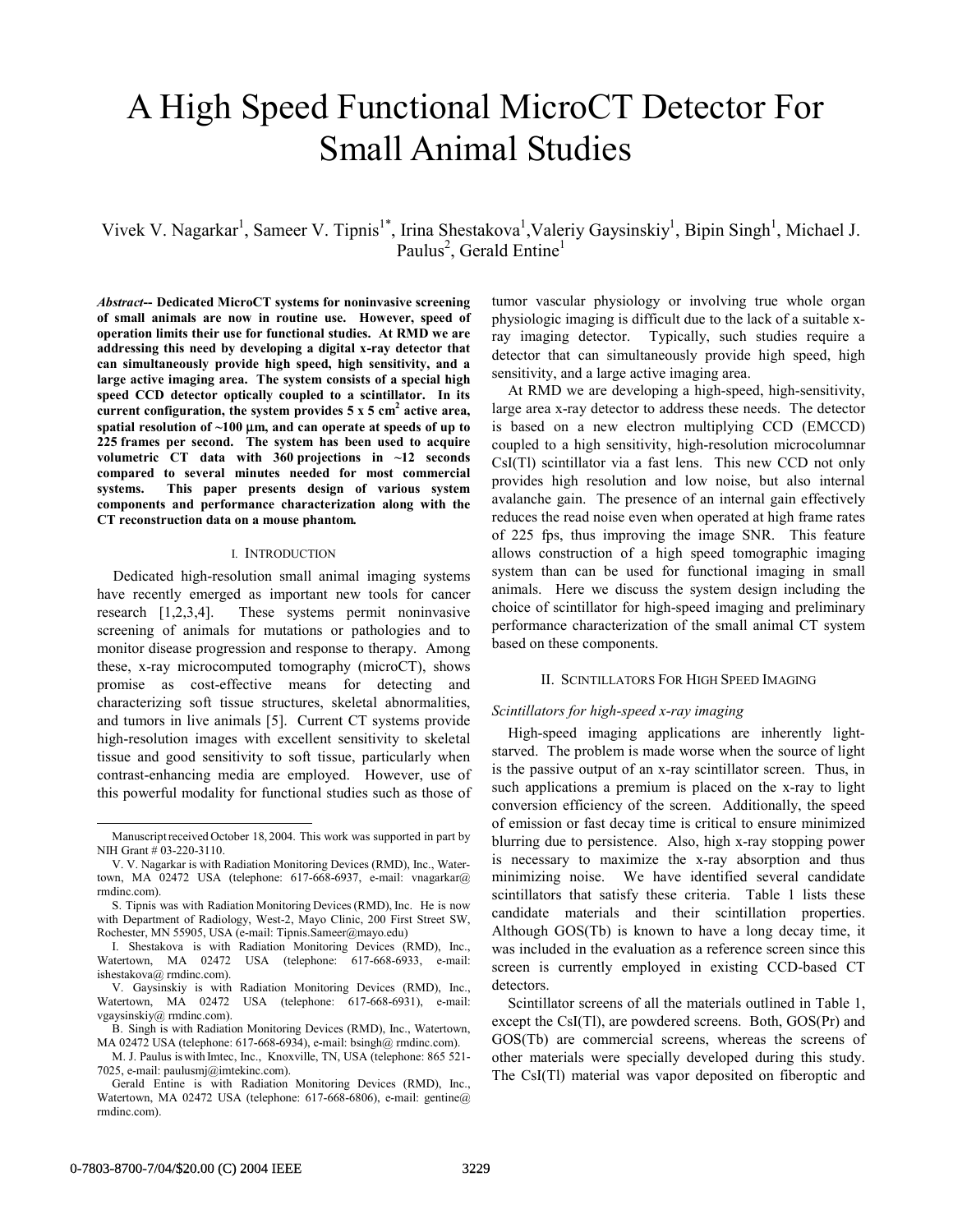| <b>Scintillator</b><br><b>Material</b> | Screen<br>Form | Decay<br>Time<br>(n <sub>s</sub> ) | <b>Afterglow</b> | Conversion<br><b>Efficiency</b><br>(Ph/MeV) | Wavelength<br>of Peak<br><b>Emission</b><br>(nm) | <b>CCD</b><br>OE(%)<br>Front III. | <b>Material</b><br><b>Density</b><br>(g/cc) |
|----------------------------------------|----------------|------------------------------------|------------------|---------------------------------------------|--------------------------------------------------|-----------------------------------|---------------------------------------------|
| CsI(Tl)                                | Columnar       | 680                                | Yes              | 61,000                                      | 540                                              | 35                                | 4.51                                        |
| $Gd_2O_2S(Pr)$ or $GOS(Pr)$            | Powder         | 2700                               | N <sub>0</sub>   | 30.000                                      | 540                                              | 35                                | $7.8*$                                      |
| $Y_3Al_5O_{12}(Ce)$ or YAG             | Powder         | 88                                 | No.              | 19.700                                      | 550                                              | 35                                | $4.55*$                                     |
| CaWO <sub>4</sub>                      | Powder         | 6.000                              | No               | 18.000                                      | 470                                              | 15                                | $6.1*$                                      |
| $Gd_2O_2S(Tb)$ or                      | Powder         | $>1$ ms                            | No               | 30,000                                      | 540                                              | 35                                | $7.8*$                                      |
| GOS(Tb)                                |                |                                    |                  |                                             |                                                  |                                   |                                             |

Table 1. Properties of scintillators important for high-speed imaging

graphite substrates to form a high resolution microcolumnar screen using the technology previously developed at RMD. \*The screen density is approximately 60% of the material density.

# *Scintillation decay characterization*

For scintillation decay characterization screens were excited with 20 ns (FWHM), 300 kVp x-ray pulses using model XRS-3 x-ray generator from Golden Engineering, Inc. The scintillation light from the screens was passed through a model 234/302-0.2m McPherson monochromator, detected by a Hamamatsu R2059 photomultiplier (PMT), and recorded by a Tektronix TDS220 digital storage oscilloscope. In this specially developed setup, both time and signal domains span nine orders of magnitude.



Figure 1**.** Decay characteristics of various screens. All the screens are fast enough for targeted 300 fps imaging, except GOS(Tb) which may show some image blurring at high frame rates.

Figure 1 shows decay time characteristics of various screens under evaluation. As can be seen from the figure, screens made from CsI(Tl),  $GOS(Pr)$ , YAG, and CaWO<sub>4</sub> show a very rapid decay ( $\tau = 1/e$ ) of few microseconds or less, except for GOS(Tb) which decays in approximately 1 ms. Also, most of these screens show finite residual intensity even up to 5ms after excitation due to their known afterglow characteristics. However, the residual intensity is small enough  $(<10^{-3}$  of initial intensity) so that these screens can be used for 300 fps (3.3 ms/frame) imaging which is of interest in this application. Although GOS(Tb) exhibit a slow decay, it does not have any appreciable afterglow after 5 ms, and it decays to a 0.001% intensity level in 3.5 ms. Thus, all the screens tested are fast enough for our targeted imaging speed of 300 fps and the ultimate choice of the suitable scintillator was determined by other properties such as light output efficiency, spatial resolution and noise.

#### III.IMAGING PERFORMANCE

#### *Experimental Setup*

For these measurements the scintillator films were coupled to a  $1024 \times 1024$  pixel thermoelectrically cooled CCD optically bonded to a 3:1 fiberoptic taper. The CCD pixel size is 19  $\mu$ m and with the fiberoptic taper the effective pixel size is 57 µm resulting in a Nyquist limiting frequency of 8.6 lp/mm. The CCD device, the readout electronics (including a 12 bit ADC) and the image processing software operate on a PC platform. The x-ray source used for these measurements was a Gendex Series 1000, tungsten target, 40-110 kVp continuously variable energy source. For the measurements reported here, it was set to 40 kVp. The source-to-detector distance was maintained at 65cm.

#### *Light output measurements*

Light output measurements were made by exposing the detector to a uniform flood field of x-rays, and averaging analog to digital unit value (ADUs) in a pre-defined region of interest (ROI). For each measurement the x-ray exposure was estimated using an air ionization chamber (Nuclear Associates Model 06-526-5280). Several measurements per screen were made to improve the statistical accuracy of the ADU value. These data were corrected for any variations in the measured x-ray exposure. The signal to noise ratio (SNR) in each screen was computed by dividing the average ADU value by the measured standard deviation in the flood image. Resulting data are shown in Figure 2.

CsI(Tl) screen exhibited excellent light output, even though it is significantly thinner than GOS(Tb). This was attributed primarily to the high scintillation light yield of CsI(Tl), which significantly improves SNR. This is evident from the SNR for CsI(Tl) which was the highest measured as seen in Figure 2.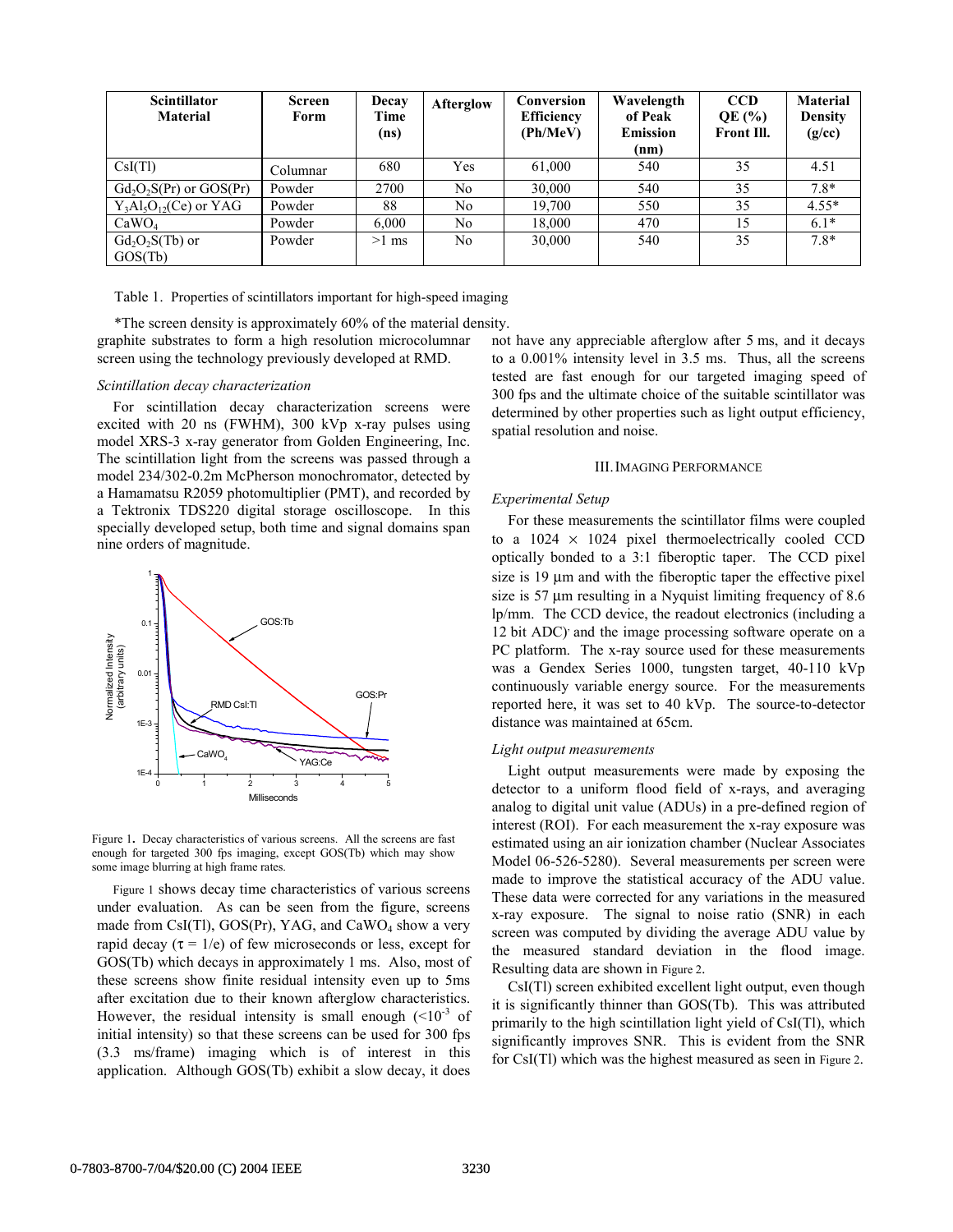

Figure 2. Light output and SNR and of various scintillator screens. The numbers in parentheses are the screen thicknesses in terms of mg/cm<sup>2</sup>.

#### *Spatial Resolution Measurements*

To evaluate spatial resolution of screens, the pre-sampling MTF was measured according to the technique described by Fujita et al [6] and others [7,8,9]. An image of a long, 10-µm  $(\pm 1 \mu m)$  wide slit made of 1.5 mm thick tantalum placed at a slight angle (less than 4 degrees) to the pixel matrix at the center of the detector was obtained. The area around the slit was covered with 0.5 cm thick lead. The slit was placed in contact with the surface of the imager so that the spreading of the Line Spread Function (LSF) due to the finite size of the focal spot did not pose a significant limitation. The exposure was adjusted by varying the mAs while maintaining a constant 40-kVp, to ensure that the tails of the LSF had no significant electronic noise. The finely sampled LSF was normalized to a peak value of one. The Fourier Transform (FT) of the finely sampled LSF was performed to provide the presampling MTF. shows the measured MTF as a function of spatial frequency.

As expected microcolumnar CsI(Tl) screens show substantially higher MTF compared to the other screens of comparable thickness. Specifically, 230 µm thick screen  $(94 \text{ mg/cm}^2)$  shows resolution of  $>5$  lp/mm. When combined with its high light output, low noise, and excellent speed of response, CsI(Tl) appears to be the best choice for the present application. Also, the GOS(Pr) screen shows a good resolution of 3 lp/mm. Although the resolution is not as high as the CsI(Tl), with its high light output, rapid decay, and absence of substantial afterglow, GOS(Pr) screens may also be a good choice for some applications.

# IV. EMCCD READOUT

Electron multiplying CCD works like a conventional CCD, except that it provides an internal gain via an avalanche mechanism. As such, an imaging system based on the EMCCD does not require the use of intensification stages even though it provides detection of extremely low light levels. An important advantage of EMCCD is that it effectively reduces the read noise by the gain factor, thereby



Figure 3. Spatial resolution of various screens under evaluation

improving the output SNR, even under conditions of very high frame readouts of 300 fps. As usual, cooling the chip can control the dark noise. Thus, with its very low total noise(<1 e-), cooled EMCCDs are ideally suited for high speed imaging operation.

In the present work we have used commercially available

| Parameter              | Specification           |
|------------------------|-------------------------|
| CCD Chip               | E2V CCD87               |
| CCD Format             | 512 x 512 Pixels        |
| Pixel Size             | 16 µm Square            |
| Full well capacity     | 250 ke-                 |
| Gain register capacity | 850 ke-                 |
| Readout                | 16 bits; 10MHz          |
| On-chip gain           | 1 to $>1000x$           |
| Operating temperature  | $-30C$                  |
| Dark current           | 1 e-/pixel/sec $@$ -30C |
| Binning                | Flexible binning        |

#### Table 2. Cascade 512F Camera Specifications

EMCCD model Cascade 512F camera from Roper Scientific, NJ [10]. This CCD is based on an E2V CCD87 chip, and its specifications are summarized in Table 2**.** In this system, the serial readout is performed at a rate of 10 million pixels per second, thus the entire 512 x 512 pixel data is read out in  $\sim$ 26 ms or a maximum speed of  $\sim$ 30 frames per second. Higher frame rates of 300 fps and above can be achieved by sacrificing the pixel resolution as shown in Table 3. We have used this feature to image up to 512 x 64 pixels at the frame rates of  $\sim$ 240 fps.

| <b>Pixel Resolution</b> | <b>Measured Frame Rate</b><br>(Frames / second) |
|-------------------------|-------------------------------------------------|
| 512 x 512               | 30                                              |
| 512 x 256               | 60                                              |
| 512 x 128               | 120                                             |
| 512 x 64                | 240                                             |
| 512 x 32                |                                                 |

Table 3. Measured frame rates for the Cascade 512F camera as a function of pixel resolution.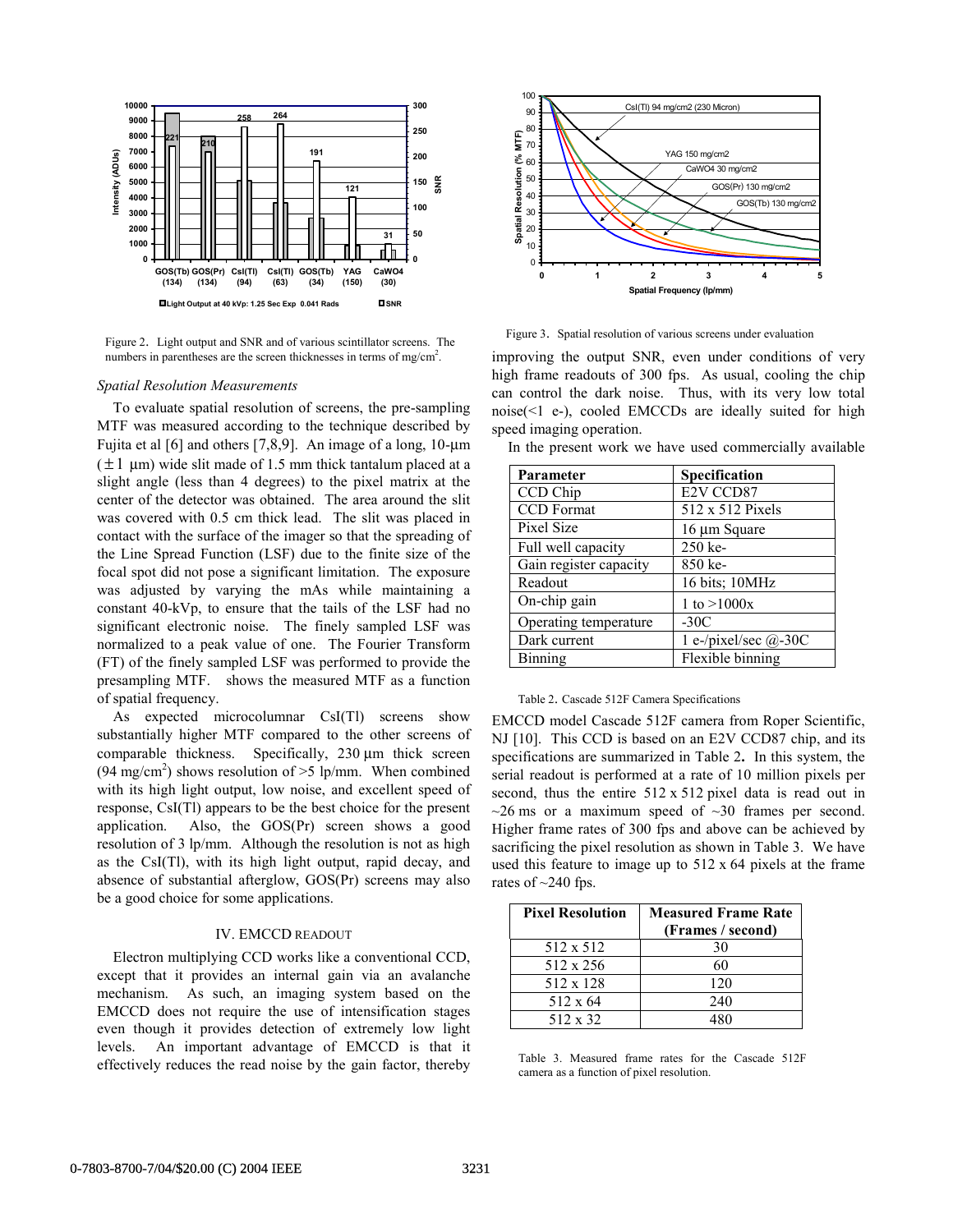## V. DETECTOR DESIGN

The detector consisted of the lens based EMCCD camera attached to a specially designed light tight box. The front end of the box was covered with a low x-ray absorption Be window. A sliding assembly was incorporated in the box to mount 10 x 10 cm area scintillator and to adjust its position relative to the CCD. A fast lens (f/0.95) was used to directly image the scintillator screen onto the CCD chip. To ensure high sensitivity and low noise, the CCD gain was set at  $~50$ which provided maximum dynamic range of 14 bits.

# *High Speed Radiographic X-ray Imaging*

To test the dynamic x-ray imaging capability of the system, a mechanical, steel toy consisting of several wheels was used as test object. The toy could be "wound up" and on release, the various wheels would move at varying speeds of 60 to 120 rpm, providing a dynamically moving test object. This toy (Figure 4(a)) was imaged using 120 kVp x-rays from an Electromed CPX 160 model tungsten target, 60 KW x-ray generator , set at 50 mA and running in continuous mode. The camera gain was set at 40. Dynamic x-ray images of the moving parts of the toy acquired with a  $230 \mu m$  thick CsI(Tl) screen at speeds of 30, 50, 90, 120 and 225 fps and are shown in Figure 4(b-f). As pointed out before, with increasing framerates (speeds), the effective imaging area of the camera is



Figure 4. Dynamic images (unprocessed) of a toy (a) the toy, (b) at 30 fps, (c) at 50 fps, (d) at  $90$  fps, (e) 120 fps, and (f) at  $225$ fps. The gears are made from plastic and metal, and depending on their diameter are moving at a speed of up to 120 rpm.

reduced in the vertical dimension. As can be seen from the figures, motion blur arising from the high speed rotation of the gears is significantly reduced as the imaging speed is increased.

# VI.HIGH SPEED CT

# *Experimental Setup*

The experimental setup for acquiring CT data is shown in Figure 5. The source to detector distance was 12.2 cm and the source to object distance was 9.5 cm. This resulted in the image magnification of 1.28. A digitally controlled stage was used to rotate the test phantom to obtain 360° projection data. This stage offered a maximum speed of 29°positions/second or  $\sim$ 12.4 seconds for a full rotation. The x-ray source used was a SRI, Inc. Model SB-80-500, 40Watt, tungsten anode xray generator with a 50  $\mu$ m focal spot [11]. The output range on this source is 30-80 kVp, 5-500 µA max.

A 'mouse' phantom consisting of  $a \sim 2.5$  cm diameter, 5 cm long Lucite cylinder with two  $\sim$  1 cm diameter holes representing mouse lungs, and a 3 mm diameter hole fitted with a bone equivalent material representing the mouse spine. The Lucite itself is considered to be tissue equivalent material. Figure 6(a) shows the photograph of the mouse phantom.



Figure 5. Schematic of the proposed Phase II high speed CT scanner based on a novel x-ray detector. The new design of this detector will allow imaging at the speed of up to 300 fps and will permit acquisition of full volumetric data in seconds.

# *High Speed CT of a Mouse Phantom*

For these experiments, the source was operated at 64 kVp, 400  $\mu$ A, or  $\sim$ 25 Watts. A 1 mm thick Al was used to filter the low energy x-ray component form the emerging beam. The estimated x-ray dose for the entire  $360^{\circ}$  scan was  $\sim$ 5 cGy. Cone beam CT data on a mouse phantom were acquired at various frame rates ranging from 30 fps to 120 fps using a 230  $\mu$ m thick CsI(Tl) scintillator screen. The entire 360° projections data set was acquired in 12.4 seconds, corresponding to the fastest allowed speed of the rotation stage. A set of 100 dark and 100 flood images were acquired for flat-field correction at each speed.